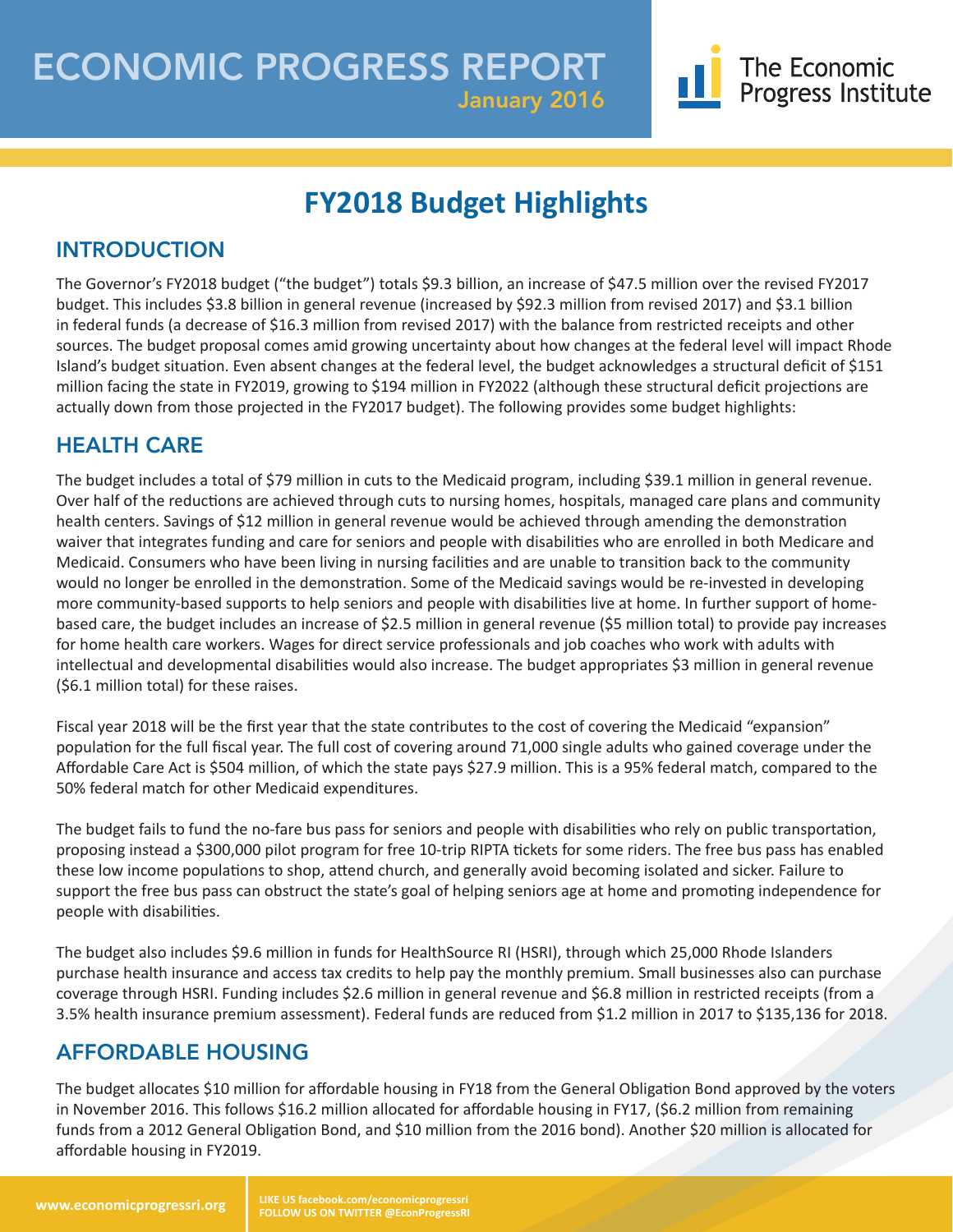## WORKING FAMILIES

The budget proposes to increase the minimum wage from \$9.60/hr. to \$10.50/hr. effective October 1, 2017. This would put Rhode Island's minimum wage between Connecticut's (\$10.10) and Massachusetts's (\$11.00), both of which became effective January 1, 2017.

The budget does not include an increase in Rhode Island's Earned Income Tax Credit (EITC), which currently provides 83,000 working Rhode Island families a refundable tax credit equal to 15 percent of the federal EITC. The state EITC was increased two years ago from 10 percent to 12.5 percent, and last year from 12.5 percent to 15 percent. The state EITC stands at 23 percent in neighboring Massachusetts, and 27.5 percent in Connecticut.

The budget includes funds to make the Child Care Assistance Program (CCAP) "exit income" permanent as well as to implement other changes required by the federal law, including a 12 month eligibility period and 3 months of continued eligibility after loss of a job. These worker-friendly policies help ensure that children have continuity of care as family income and circumstances change. For example, the "exit income" allows families participating in the CCAP program to retain eligibility until income reaches 225% FPL (\$45,360 for a family of 3).

## EDUCATION AND WORKFORCE TRAINING

Recognizing the importance of high quality early care and education for improving early learning, the budget includes \$1 million for quality improvement for providers participating in the Child Care Assistance Program and \$390,000 to increase payments to providers in the state-funded Head Start program. The budget proposes to make permanent the \$2.5 million in funds to schools to meet the needs of English language learners, \$4.5 million for the education of children with high-cost special education needs and \$6.2 million (an increase of \$1.1 million from 2017) to increase access to high quality pre-K programs.

Funding for the adult education system, which provides adults with foundational workforce skills including English language instruction, literacy and numeracy, remains the same as prior years at around \$7 million.

The budget includes \$10 million for the first phase of the new "Rhode Island Promise Scholarship Program" which will provide a free Associate's degree and reduce the cost of a four-year degree at URI and RIC for Rhode Islanders. To qualify, a student must qualify for in-state tuition, have received their high school diploma or equivalency prior to age 19 and enroll within 6 months of graduation, and apply for all available financial aid. In the first year, \$3 million is appropriated for students entering CCRI in the fall of 2017, \$6 million for the schools to develop the infrastructure necessary to support the program, and \$1 million for outreach. Students entering RIC and URI in the fall of 2017 would be eligible for the program in their last 2 years of school, the 2019-2020 school year.

## REVENUE CHANGES

The budget proposes to ensure that online retailers such as Amazon collect the sales and use tax due for purchases by Rhode Islanders, anticipating \$34.7 million in new revenue. This modernizes sales tax collection, to reflect the fact that many consumers buy on-line and will help to level the playing field between Rhode Island's "bricks and mortar" retailers and online retailers, thereby helping Rhode Island communities. This announced change comes as Amazon announced last week its intention to begin collecting sales and use tax from online sales to Rhode Island residents.

Increasing the cigarette tax from \$3.75 per pack to \$4.25 per pack is expected to generate \$8.7 million in new revenues (\$7.6 million from the cigarette excise tax, and \$1.1 million from the sales tax). At \$4.25, Rhode Island will have the nation's second highest cigarette tax, behind New York (\$4.35), and above third-ranking Connecticut (\$3.90) and fourthranking Massachusetts (\$3.51).

By adding staff in the Department of Revenue's Division of Taxation, the Governor anticipates boosting revenues (beyond increases adopted by the November Revenue Estimating Conference), by a total of \$2.0 million (\$750,000 from